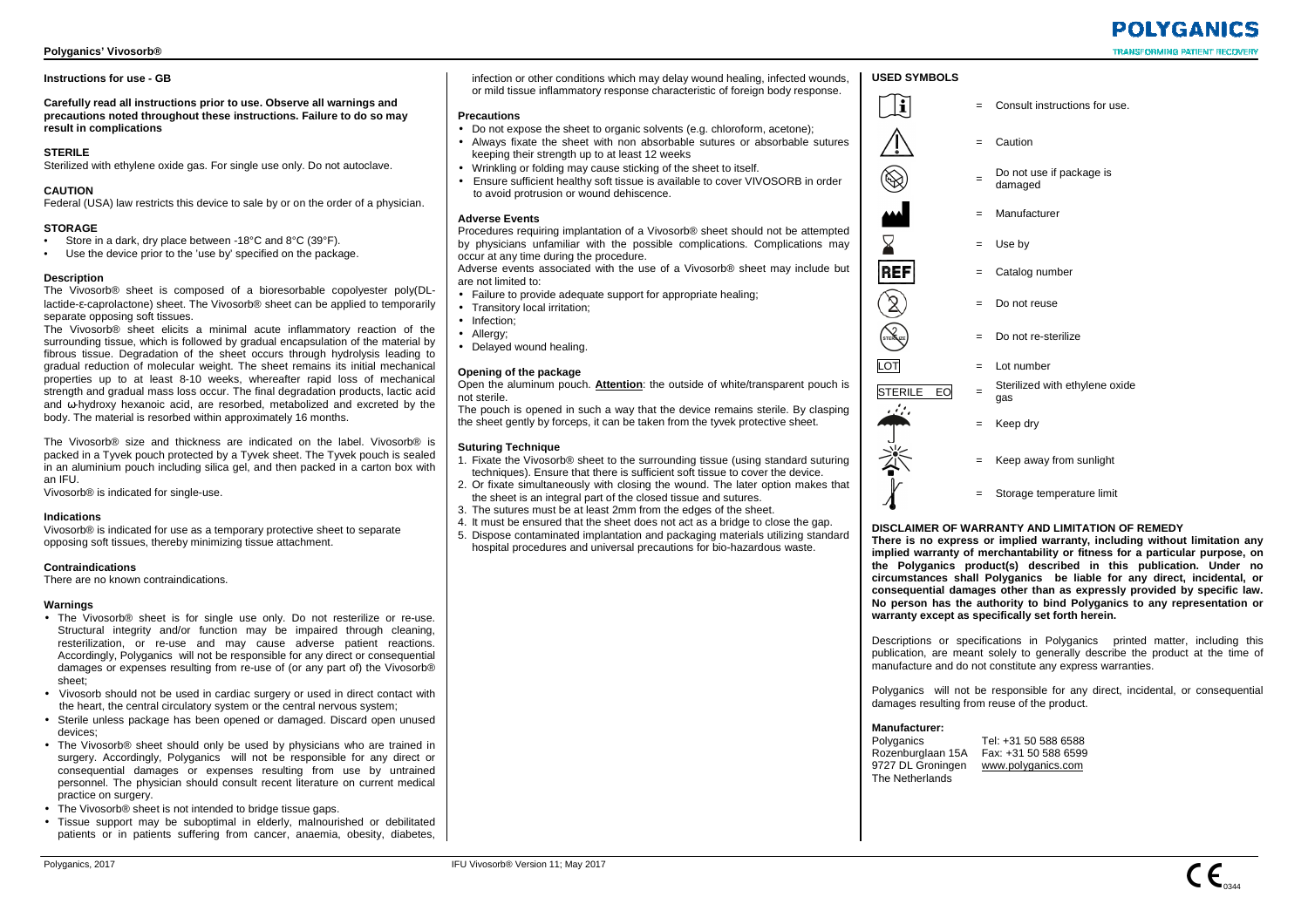## **Instrucciones de uso - ES**

**Antes de usar, lea detenidamente las instrucciones de uso completas. Tenga en cuenta todos los avisos y advertencias indicados a lo largo de estas instrucciones. De lo contrario, podrían producirse complicaciones.** 

## **Estéril**

Esterilizado por óxido de etileno. Para un solo uso. No esterilizar en autoclave.

#### **Advertencia**

 La legislación federal (EE. UU.) limita la venta de este dispositivo a médicos o por prescripción facultativa.

## **Almacenamiento**

- Almacene el dispositivo en un lugar oscuro y seco, a una temperatura de entre -18 °C y 8 °C (0-46 °F).
- Use el dispositivo antes de la fecha de caducidad especificada en el envase.

## **Descripción**

 La lámina Vivosorb® está compuesta por un compuesto copoliester bio absorbible poli (DL-láctido-ε-caprolactana). La lámina VivoSorb® se aplica para tejidos blandos opuestos separados temporalmente. La lámina Vivosorb® provoca una reacción de inflamación mínima de los tejidos circundantes, que es seguida por un encapsulado gradual del material por el tejido fibroso. La degradación de la lámina Vivosorb® se produce por hidrólisis que conduce a una reducción gradual de su peso molecular. La lámina Vivosorb® mantiene sus propiedades mecánicas iniciales alrededor al menos de 8-10 semanas, perdiendo dicha fuerza y masa de forma gradual. La degradación final del producto, ácido láctico y ácido ω-hidroxi hexano, se reabsorbe, metabolizado y excretado por el cuerpo. NEUROLAC se reabsorbe aproximadamente en 16 meses.

El tamaño y grosor de Vivosorb® figura en la etiqueta del envase del producto. Está envasado en bolsa tyvek protegida por una lámina de tyvek. La bolsa Tyvek se sella en una bolsa de aluminio que incluye gel de sílice y, a continuación, se embala en una caja de cartón con instrucciones de uso. Vivosorb® está indicado para un solo uso.

## **Aplicaciones**

 Vivosorb® está indicado para su uso como lámina protectora temporal para separar tejidos blandos opuestos, minimizando así la unión del tejido.

## **Contraindicaciones**

No se conocen contraindicaciones.

#### **Advertencias**

- La lámina Vivosorb® es para un solo uso. No la vuelva a esterilizar ni a usar. La integridad estructural y/o funcionamiento se puede ver comprometida por una segunda esterilización o reutilización de (una parte de) la lámina Vivosorb®, pudiendo causar reacciones adversas al paciente. Polyganics no se hace responsable directamente por daños motivados por dicha causa.
- Vivosorb no debe utilizarse en cirugías cardiacas ni en contacto directo con el corazón, el sistema circulatorio central ni el sistema nervioso central.
- La esterilidad se pierde si el envase sufre desperfectos o está roto. Evite su uso en esos casos.
- La lámina Vivosorb® sólo debería ser utilizada por médicos especializados en cirugía. De igual manera, Polyganics no se responsabilizará de ningún daño directo o posterior como consecuencia del uso por parte de personal no cualificado.
- La lámina Vivosorb® no debe usarse para rellenar huecos en tejidos.

• El soporte de tejido puede que no resulte óptimo en pacientes de avanzada edad, desnutridos o debilitados o en pacientes que sufran cáncer, anemia, obesidad, diabetes, infección u otros estados que puedan retrasar la cicatrización de la herida, heridas infectadas o respuesta inflamatoria del tejido blando, característicos de una respuesta a cuerpos extraños.

## **Precauciones**

- No exponer la lámina a disolventes orgánicos (p.e. cloroformo, acetona).
- Fije siempre la lámina con suturas no absorbibles o suturas absorbibles que mantengan su efecto durante al menos 12 semanas.
- Plegarla o arrugarla puede deteriorarla, al adherirse la lámina sobre su misma.
- Asegúrese de que haya suficiente tejido blando sano disponible para cubrir el dispositivo VIVOSORB y evitar así la protrusión o dehiscencia de la herida.

## **Efectos adversos**

 Aquellos médicos no familiarizados con las posibles complicaciones que puede producir este tratamiento no deben iniciar tratamientos que requieran la implantación de una lámina Vivosorb®. Pueden presentarse complicaciones en cualquier momento del tratamiento. Los efectos adversos asociados a la lámina Vivosorb® pueden ser los siguientes, de forma no exhaustiva:

- No proporcionar el efecto curativo adecuado.
- Irritación local transitoria.
- Alguna infección.
- Alergia.
- Cicatrización retardada.

## **Apertura del envase**

 Abra la bolsa de aluminio. **Atención**: la parte exterior de la bolsa blanca/transparente no es estéril. Abrir el envase de forma que se mantenga la esterilidad del dispositivo. Extraer la lámina con una pinza fórceps, retirándole la lámina protectora de tyvek.

## **Técnica de sutura**

- 1. Fije la lámina Vivosorb® al tejido de alrededor (emplee las técnicas de sutura estándar). Asegúrese de que haya suficiente tejido blando para cubrir el dispositivo. O fijarla al mismo tiempo que se cierra la herida. Esta última opción hace que la lámina sea parte integral del tejido cerrado y de la sutura.
- 2. La sutura debe estar al menos a 2 mm. del borde de la lámina.
- 3. Debe asegurarse que la lámina no actúa como relleno del hueco. 4. Los materiales contaminados tras el implante y los envoltorios deben
- eliminarse siguiendo los procedimientos y precauciones hospitalarios y referentes a los residuos biológicos peligrosos.

## **SÍMBOLOS UTILIZADOS**

= Consultar las instrucciones de empleo adjuntas



 $\mathbf{u}$ 

 $\bigotimes$ 

- = Advertencia
- = No utilizar en caso de que el embalaje esté deteriorado
- = Consulte las indicaciones de uso



 $\mathcal{S}$ 

 $\sum_{\rm reR}$ 

- = Caducidad
- = Número de catálogo
- = No reutilizar
- = No volver a esterilizar
- LOT = Número de lote

## $STERILE | EO = Esterilizado con gas de óxido$

de etileno



- = Mantener seco
- Manténgase alejado de la luz<br>solar
- = Límite de temperatura de
- 

**EXTINCIÓN DE LA GARANTĺA Y LIMITACIÓN DE RESPONSABILIDAD Los productos Polyganics que se describen en este folleto no incluyen garantía explícita ni implícita alguna, incluyendo de forma no exhaustiva cualquier garantía implícita de comercialización o aplicación para usos determinados. En ninguna circunstancia será responsable Polyganics de ningún daño directo, fortuito u otro aparte de los especificados en la ley vigente. Nadie tiene autoridad para hacer ninguna declaración u otorgar garantía alguna que comprometa a Polyganics salvo la referida aquí.** 

Las descripciones o especificaciones en impresos Polyganics, incluida esta publicación, se limitan a la descripción del producto en el momento de su fabricación y no constituyen garantía alguna.

Polyganics no será responsable por daño alguno directo, fortuito o consecuencia de reutilización del producto.

## **Fabricante:**

Polyganics Tel. +31 50 588 6588 Rozenburglaan 15A Fax: +31 50 588 6599 9727 DL Groningen www.polyganics.com Países Bajos

## **POIYGANICS TRANSFORMING PATIENT RECOVE**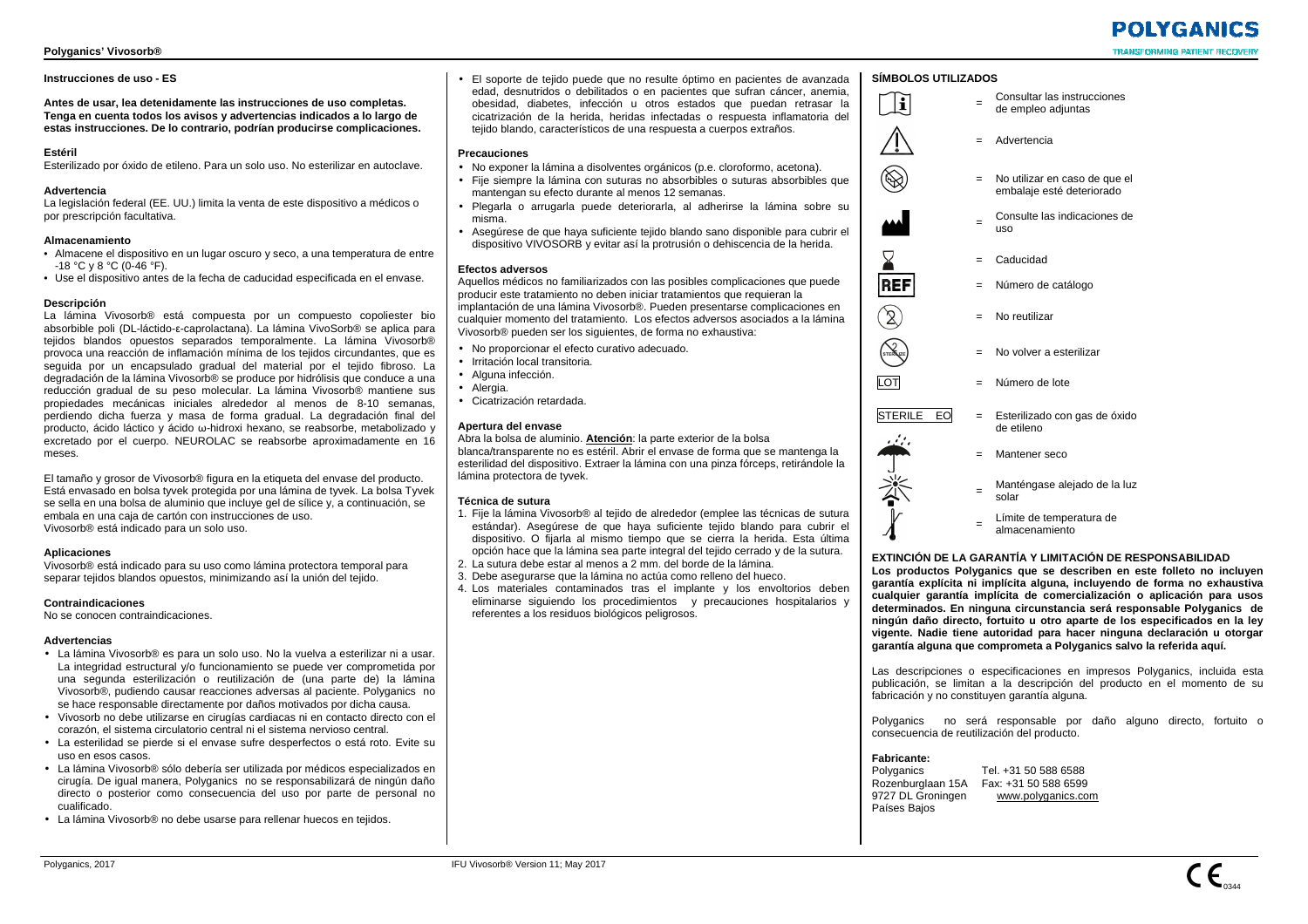## **Istruzioni per l'uso - IT**

**Leggere attentamente le istruzioni per intero prima dell'uso. Rispettare tutte le avvertenze e precauzioni riportate nelle presenti istruzioni. In caso di inottemperanza si possono verificare complicazioni** 

## **STERILE**

 Sterilizzato con ossido di etilene. Solamente per uso singolo. Non sterilizzare in autoclave.

## **ATTENZIONE**

 Le leggi degli Stati Uniti limitano il presente dispositivo alla vendita da parte di o per conto di un medico generico.

## **CONSERVAZIONE**

- Conservare in un luogo buio e asciutto a una temperatura tra 18 e 8°C.
- Utilizzare il dispositivo entro la data di scadenza specificata sulla confezione.

## **Descrizione**

 La membrana riassorbibile Vivosorb® è formata da copoliestere bioassorbibile (DL-lactide-ε-caprolactone). La membrana riassorbibile Vivosorb® può essere utilizzata come tessuti molli opposti temporaneamente separati.

 La membrana riassorbibile Vivosorb® provoca una minima infiammazione acuta del tessuto circostante seguita da un graduale incapsulamento del materiale da parte del tessuto fibroso. Il degrado della membrana si verifica mediante idrolisi che porta ad una graduale riduzione del peso molecolare. La membrana mantiene le sue proprietà meccaniche originali per un massimo par almeno di 8- 10 settimane; dopodichè avviene una rapida perdita della resistenza meccanica e una graduale perdita di massa. I prodotti finali derivanti dal degrado – acido lattico e acido ω-idrossi- esanoico – vengono riassorbiti, metabolizzati ed eliminati dall'organismo. Il materiale si riassorbe viene riassorbito entro circa 16 mesi.

 La dimensione e lo spessore di Vivosorb® sono indicati sull'etichetta. Vivosorb® è confezionato in busta di tyvek ed è provvisto di un rivestimento di protezione in tyvek. La busta Tyvek è sigillata in una busta d'alluminio comprendente gel al silicio, quindi imballata in una scatola di cartone con le istruzioni per l'uso.

Vivosorb® è indicato per un utilizzo monouso.

## **Indicazioni**

 Vivosorb® è indicato per l'utilizzo come foglio protettivo per uso temporaneo per separare tessuti molli opposti, riducendo così al minimo l'adesione dei tessuti stessi.

## **Controindicazioni**

Non esistono controindicazioni note.

## **Avvertenze**

- Vivosorb® è esclusivamente monouso. Non risterilizzare o riutilizzare. L'integrità strutturale e/o il funzionamento possono essere compromessi dalla pulizia, dalla risterilizzazione o da un suo riutilizzo e possono portare a reazioni avverse nell'organismo del paziente. Conseguentemente la Polyganics non si riterrà responsabile per qualsiasi danno diretto o consequenziale o per spese risultanti da un riutilizzo della membrana bioassoribibile Vivosorb® o di una sua parte.
- Vivosorb non deve essere utilizzato in cardiochirurgia o a contatto diretto con cuore, sistema circolatorio o nervoso centrale;
- Sterile fintanto che la confezione non è stata aperta o danneggiata. Eliminare i dispositivi prelevati dalla confezione e non utilizzati.
- La membrana Vivosorb® deve essere utilizzata solo da medici con esperienza in chirurgia. Conseguentemente la Polyganics non si riterrà responsabile per

qualsiasi danno diretto o consequenziale o per spese risultanti dall'utilizzo da parte di personale non esperto. Il medico deve consultare la letteratura recente sulla pratica medica corrente in chirurgia.

- Vivosorb® non è stato studiato per un utilizzo come "ponte" per riempire mancanze di tessuto.
- Il supporto dei tessuti può essere non ottimale in pazienti anziani, malnutriti o debilitati, nonché in pazienti oncologici, anemici, obesi, diabetici, con patologie infettive o in altre condizioni che possono ritardare la guarigione della ferita, in caso di ferite infette o di risposta infiammatoria dei tessuti molli caratteristica di reazione a corpo estraneo.

#### **Precauzioni**

- Non esporre la membrana a solventi organici (per es. cloroformio, acetone).
- Fissare sempre la membrana con suture non assorbibili o suture riassorbibili mantenendone la tensione per almeno 12 settimane.
- Evitare di piegare o sovrapporre la membrana poiché ciò potrebbe causare il contatto e l'adesione tra le superfici della membrana stessa.
- Assicurarsi che sia disponibile tessuto molle sano sufficiente per coprire VIVOSORB al fine di evitare protrusione o deiscenza della ferita.

## **Effetti collaterali**

 Medicazioni che richiedano l'impianto di una membrana Vivosorb® non dovrebbero essere effettuate da medici estranei alle possibili complicazioni. Eventuali complicazioni potrebbero verificarsi in qualsiasi momento durante la medicazione.

 Effetti collaterali associati all'uso di Vivosorb® possono comprendere, ma non limitarsi a:

- Carenza nel fornire un supporto adeguato per la guarigione
- Irritazione locale transitoria
- Infezione
- Allergia
- Ritardo nella guarigione

## **Apertura della confezione**

 Aprire la busta in alluminio. **Attenzione**: l'esterno della busta bianca/trasparente non è sterile.

 La busta viene aperta in modo che il dispositivo rimanga sterile. Staccare la membrana dalla striscia di protezione in tyvek con attenzione utilizzando delle pinze.

## **Tecnica di sutura**

- 1. Fissare Vivosorb® al tessuto circostante (utilizzando tecniche di sutura standard). Assicurarsi che vi sia tessuto molle sufficiente per coprire il dispositivo.
- 2. Oppure fissare simultaneamente durante la chiusura della ferita. La seconda opzione fa sì che la membrana diventi parte integrale del tessuto e delle suture chiusi.
- 3. Le suture devono essere effettuate ad almeno 2 mm dai bordi della membrana.
- 4. Assicurarsi che la membrana non agisca come ponte per riempire mancanze di tessuto.
- 5. Provvedere allo smaltimento dell'impianto e dei materiali di imballaggio contaminati secondo le procedure ospedaliere standard e le precauzioni generali per l'eliminazione di rifiuti rischiosi dal punto di vista biologico.

## **SIMBOLI UTILIZZATI**

 $\tilde{\mathbf{i}}$ 

 $\bigotimes$ 

▽ **REF** 

> $\cancel{5}$  $\widehat{\mathbb{R}}$



- 
- = Numero di articolo
- = Non riutilizzare
- = Non risterilizzare
- $\overline{I}$   $\overline{O}$  = Numero di lotto



 $\begin{array}{rcl} \text{STERILE} & \text{EO} \\ \hline \end{array}$  =  $\begin{array}{rcl} \text{Sterilizzato con gas ossido di} \\ \text{etilene} \end{array}$ 



- = Conservare in luogo asciutto
- = Tenere lontano dalla luce solare
- = Limite di temperatura di conservazione
- 

## **GARANZIA E RESPONSABILITÀ LIMITATA**

 **Sul prodotto/prodotti Polyganics descritto/i in questa pubblicazione non esiste garanzia espressa o implicita, incluso nessuna garanzia di commerciabilità o adattamento a particolari scopi. In nessuna circostanza Polyganics sarà responsabile per qualsiasi danno diretto, incidentale o consequenziale se non espressamente previsto da una legge specifica. Nessuna persona ha l'autorità di correlare Polyganics a qualsiasi rappresentanza o garanzia se non qui specificatamente indicato.** 

Le descrizioni o le specifiche del materiale illustrativo stampato Polyganics , inclusa questa pubblicazione, hanno solo la funzione di una descrizione generale del prodotto al momento della produzione e non costituiscono una qualsiasi garanzia.

 Polyganics non sarà responsabile per ogni danno diretto, incidentale o consequenziale causato da un riutilizzo del prodotto.

| <b>Produttore:</b> |
|--------------------|
|--------------------|

| Polyganics        |
|-------------------|
| Rozenburglaan 15A |
| 9727 DL Groningen |
| Paesi Bassi       |

 Telefono +31 50 588 6588 Rozenburglaan 15A Fax +31 50 588 6599 www.polyganics.com

# **POIYGANICS TRANSFORMING PATIENT RECOVE**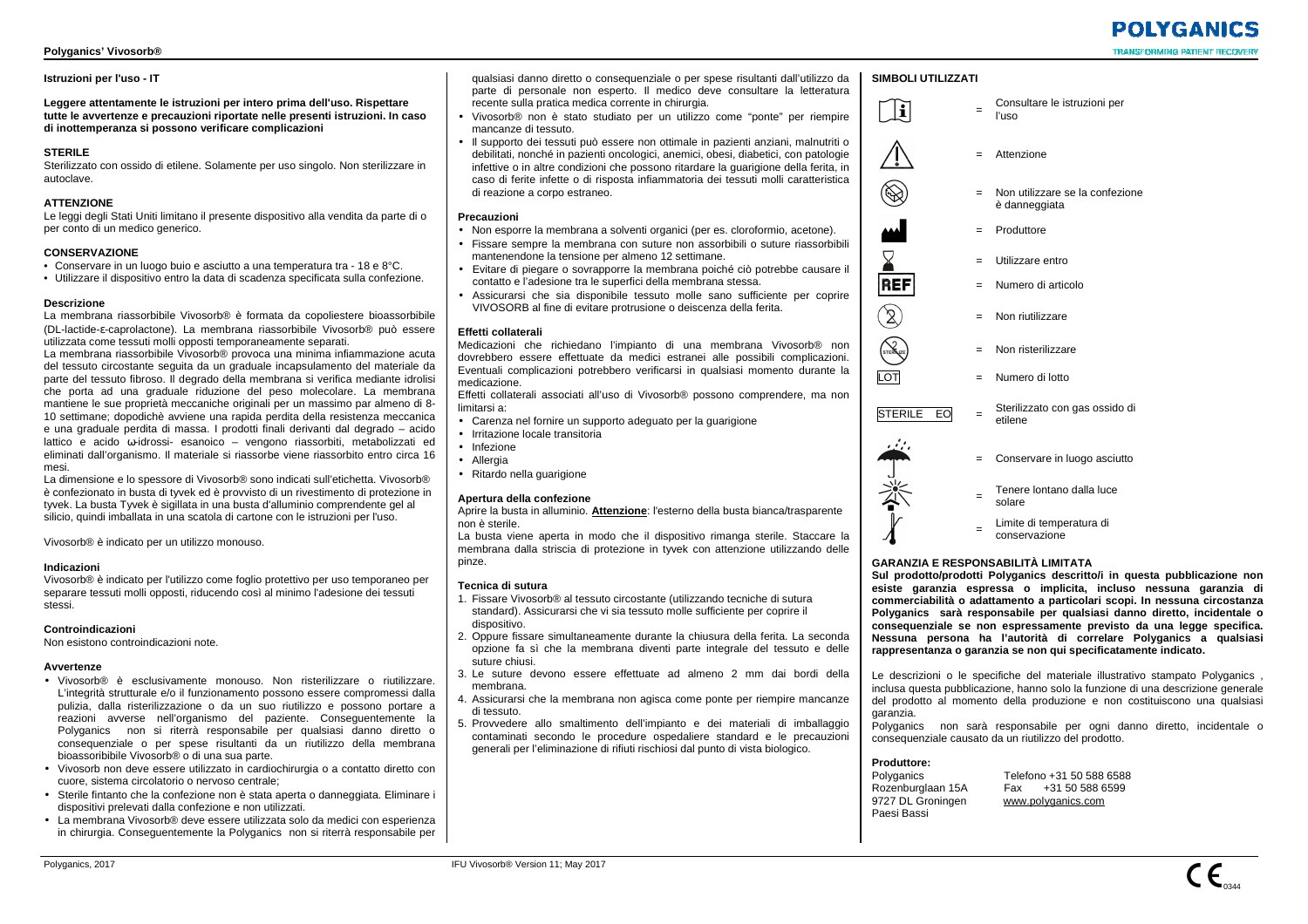## **Gebruiksaanwijzingen – NL**

**Lees voor gebruik alle gebruiksaanwijzingen door. Volg alle waarschuwingen en voorzorgsmaatregelen in deze gebruiksaanwijzingen. Het nalaten hiervan kan tot complicaties leiden.** 

## **STERIEL**

 Gesteriliseerd met ethyleenoxide. Alleen voor eenmalig gebruik. Niet reinigen in autoclaaf.

## **LET OP**

 Dit product mag volgens de Amerikaanse federale wetgeving enkel door of op voorschrift van een arts worden verkocht.

## **BEWAREN**

- Bewaar het product op een donkere koele plaats bij -18 tot 8 °C.
- Gebruik het product voor de "ten minste houdbaar tot"-datum op de verpakking.

## **Beschrijving**

 De Vivosorb® sheet is samengesteld uit het bioresorbeerbare copolyester poly(DL-lactide-ε-caprolacton). De Vivosorb® sheet kan worden toegepast voor het tijdelijk scheiden van aangrenzende zachte weefsels.

 De Vivosorb® sheet veroorzaakt een minimale acute ontstekingsreactie in het omliggende weefsel, welke wordt gevolgd door een geleidelijk inkapselen van het materiaal door vezelig bindweefsel. Degradatie van de sheet vindt plaats door middel van hydrolyse wat leidt tot een graduele afname van het moleculaire gewicht. De sheet behoudt zijn initiële mechanische eigenschappen tot ten minste 8-10 weken waarna een snel verlies van de mechanische sterkte en graduele massa afname optreedt. De uiteindelijke degradatieproducten, melkzuur en ω-hydroxy hexaanzuur worden geresorbeerd, gemetaboliseerd en uitgescheiden door het lichaam. Het materiaal is binnen ongeveer 16 maanden volledig opgelost.

De maat en dikte van Vivosorb® zijn aangegeven op het label. Vivosorb® is verpakt in tyvek en wordt beschermd door een tyvek sheet. De Tyvek sheet wordt gesealed in een aluminium pouch met silica gel, en vervolgens met een IFU in een kartonnen doos geplaatst. Vivosorb® is geïndiceerd voor eenmalig gebruik.

## **Indicaties**

 Vivosorb® is bedoeld voor gebruik als tijdelijk membraan voor het scheiden van aangrenzende zachte weefsels om verkleving te voorkomen.

## **Contra-indicaties**

Er zijn geen contra-indicaties bekend.

## **Waarschuwingen**

- Vivosorb® sheet is voor eenmalig gebruik. Niet opnieuw steriliseren of hergebruiken. Schoonmaak, hersterilisatie of hergebruik kan de structurele integriteit en/of functie ervan beïnvloeden en kan leiden tot nadelige patiëntreacties. Dienovereenkomstig zal Polyganics niet aansprakelijk zijn voor enige directe of gevolgschade of kosten die het gevolg zijn van hergebruik van (of delen van) de Vivosorb® sheet;
- Vivosorb® mag niet worden gebruikt bij hartoperaties of in direct contact met het hart, het bloedvatstelsel of het centrale zenuwsysteem;
- Steriel tenzij de verpakking geopend of beschadigd is. Geopende, niet gebruikte sheets weggooien;
- De Vivosorb® sheet dient alleen te worden gebruikt door artsen die getraind zijn in chirurgie. Dienovereenkomstig zal Polyganics niet aansprakelijk zijn voor enige directe of gevolgschade of kosten die het gevolg zijn van gebruik

door ongetraind personeel. De arts dient recente literatuur te raadplegen betreffende de huidige chirurgie;

- De Vivosorb® sheet is niet geïndiceerd om weefseldefecten te overbruggen.
- Weefselondersteuning kan suboptimaal zijn bij oudere, ondervoede of verzwakte patiënten of patiënten die lijden aan kanker, bloedarmoede, obesitas, diabetes, infecties of andere aandoeningen die de wondheling vertragen, geïnfecteerde wonden of milde weefselontsteking in reactie op lichaamsvreemde voorwerpen.

## **Voorzorgsmaatregelen**

- De sheet niet blootstellen aan organische oplosmiddelen (bijv. chloroform, aceton);
- De sheet dient altijd te worden gefixeerd. Gebruik hiervoor niet absorbeerbaar hechtdraad of absorbeerbaar hechtdraad dat zijn sterkte tot minimaal 12 weken behoudt.
- Kreuken of vouwen van de sheet kan plakken van de sheet aan zichzelf veroorzaken.
- Zorg ervoor dat er voldoende gezond weefsel aanwezig is om VIVOSORB® te bedekken om protrusie of wonddehiscentie te voorkomen

## **Nadelige gebeurtenissen**

 Procedures die implantatie van een Vivosorb® sheet vereisen dienen niet te worden uitgevoerd door artsen die onbekend zijn met de mogelijke complicaties. Complicaties kunnen op elk moment tijdens de procedure optreden. Nadelige gebeurtenissen verbonden aan het gebruik van een Vivosorb® sheet kunnen omvatten maar zijn niet beperkt tot:

- Het niet voldoende ondersteuning geven voor het juiste herstel;
- Tijdelijk plaatselijke irritatie;
- Infectie;
- Allergische reactie;
- Vertraagde wondheling.

## **Openen van de verpakking**

 Open de aluminium verpakking. **Let op**: de buitenkant van de witte/transparante verpakking is niet steriel. De verpakking wordt zodanig geopend dat de houder steriel blijft. Door de sheet voorzichtig tussen een pincet te klemmen, kan het uit de beschermende tyvek sheet worden genomen.

## **Hechtingstechniek**

- 1. Fixeer Vivosorb® aan het omringende weefsel (met standaard
- hechttechnieken). Zorg voor voldoende zacht weefsel om Vivosorb te bedekken.
- 2. Of fixeer tegelijkertijd met het sluiten van de wond. De laatste optie zorgt ervoor dat de sheet een integraal geheel vormt met het gesloten weefsel en de hechtingen.
- 3. De hechtingen moeten ten minste 2mm uit de hoeken van de sheet komen.
- 4. Het moet worden vastgesteld dat de sheet niet functioneert als een overbrugging om een defect te sluiten.
- 5. Gooi besmette implantatie- en verpakkings-materialen weg overeenkomstig de standaard ziekenhuisprocedures en voorzorgsmaatregelen met betrekking tot gevaarlijk biologisch afval.

## **GEBRUIKTE SYMBOLEN**

Raadpleeg de<br>gebruiksaanwiizing

= Waarschuwing



 $\mathbf{T}_i$ 

ΛĹ

 $\bigotimes$ 

Σ

**STERNZE** 

- = Niet gebruiken indien de<br>verpakking is beschadigd
- 
- = Producent
- = Uiterste gebruiksdatum = Catalogus nummer



- = Niet hergebruiken
- = Niet her-steriliseren
- LOT = Partijnummer
- STERILE  $\overline{EO}$  = Met ethyleenoxidegas<br>  $\overline{G}$



- = Droog bewaren
- = Beschermen tegen zonlicht
- = Bewaartemperatuur limiet

## **AFSTAND VAN GARANTIE EN BEPERKING VAN VERHAAL**

 **Er bestaat geen specifieke of impliciete garantie - hier inbe-grepen elke impliciete garantie op verhandelbaarheid of geschiktheid voor een specifieke toepassing - op het (de) in deze publicatie beschreven Polyganics product(en). Behalve indien nadrukkelijk bij wet voorzien, zal Polyganics in geen geval aansprakelijk zijn voor enige directe, bijkomstige of gevolgschade. Met uitzondering van datgene wat in onder-havig document wordt vermeld, is niemand bevoegd Polyganics tot enige vertegenwoordiging of garantie te binden.** 

Beschrijvingen of specificaties in Polyganics drukwerk, deze publicatie inbegrepen, zijn alleen bedoeld om het product op het moment van productie algemeen te beschrijven en kunnen nooit als een garantie worden beschouwd.

Polyganics is niet verantwoordelijk voor enige directe, bijkomende of voortvloeiende schade die het gevolg is van herhaald gebruik van het product.

## **Producent:**

 Polyganics Tel: +31 50 588 6588 Rozenburglaan 15A Fax: +31 50 588 6599 9727 DL Groningen www.polyganics.com Nederland

# **POIYGANICS TRANSFORMING PATIENT RECOVE**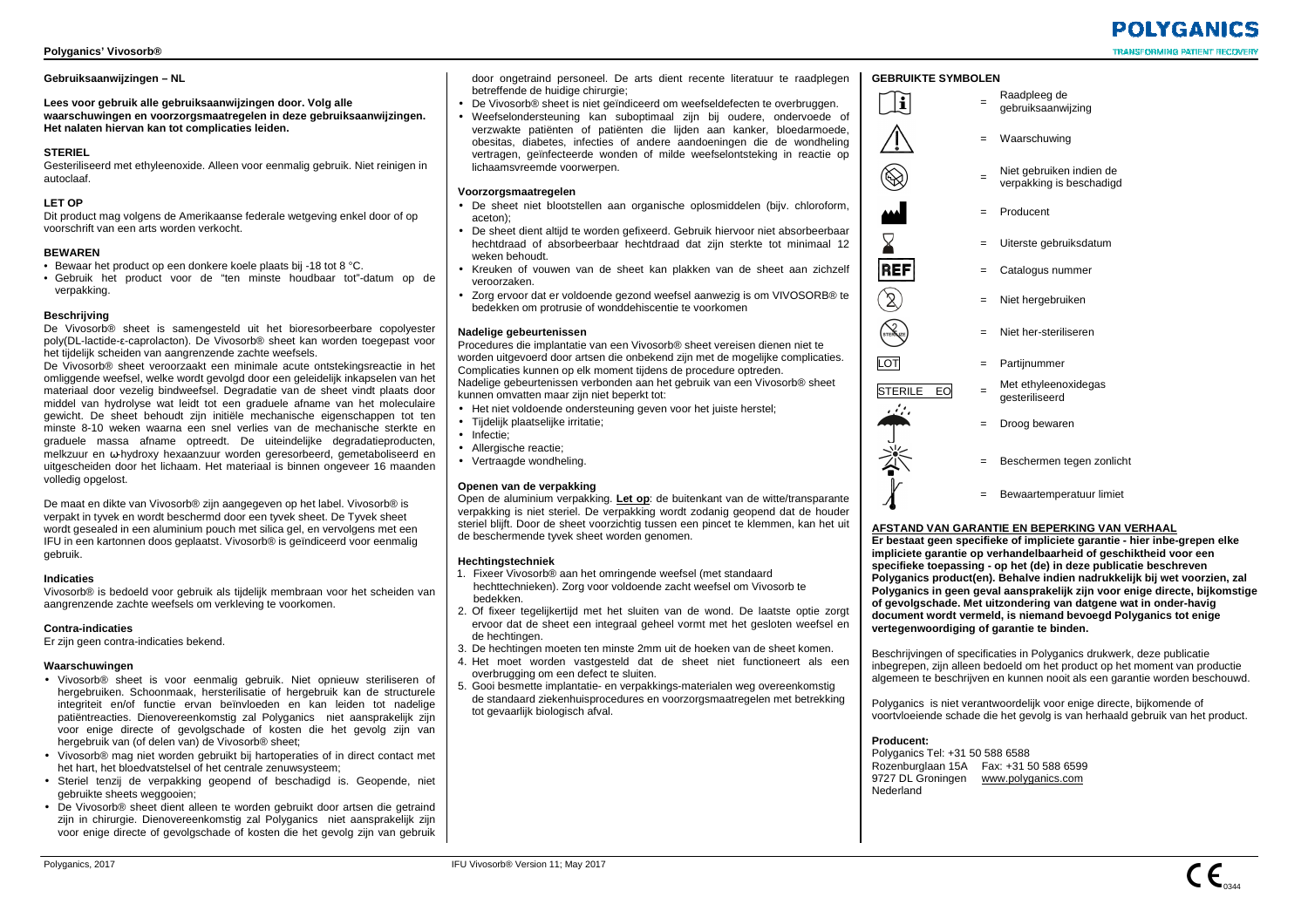## **Mode d'emploi - FR**

**Avant utilisation, lire avec attention le mode d'emploi. Respecter tous les avertissements et les conseils de précaution mentionnés dans ce mode d'emploi. Tout manquement à cette règle peut engendrer des complications.** 

## **Stérile**

 Stérilisé à l'oxyde d'éthylène gazeux (OE). Prévu pour l'usage sur un seul patient. Ne pas stériliser dans un autoclave.

## **Précaution**

 La législation fédérale américaine (USA) limite la vente de cet article aux médecins ou à la vente sur prescription médicale.

## **Stockage**

- À conserver dans un endroit sec et à l'abri de la lumière à une température entre - 18 °C et 8 °C (0-46 °F).
- Utiliser le produit impérativement avant la date de péremption indiquée sur l'emballage.

#### **Description**

 Le film Vivosorb® se compose d'une feuille de copolyester poly(DL-lactide-<sup>ε</sup> caprolactone). Le film Vivosorb® peut être appliqué sur des tissus tendres opposés et séparés temporairement. Le film Vivosorb® ne provoque que des réactions inflammatoires aiguës minimales des tissus environnants, qui débouchent par la suite sur une encapsulation graduelle du matériau par un tissu fibreux. La dégradation du film se produit par hydrolyse et se traduit par une réduction progressive du poids moléculaire. Le film conserve ses propriétés mécaniques jusqu'à au moins 8-10 semaines, puis sa résistance mécanique et sa masse graduelle diminuent rapidement et progressivement. Les produits de dégradation finaux, l'acide lactique et l'acide hexanoïqueω hydroxyde sont résorbés, métabolisés et excrétés par l'organisme. Le matériau se résorbe dans les 16 mois environ.

Le film est emballé dans une enveloppe en tyvek et protégé par une feuille de tyvek. La pochette en Tyvek est scellée dans un film en aluminium avec du gel à base de silice et emballée dans une boîte en carton avec une notice d'utilisation. Vivosorb® est à usage unique.

#### **Indications**

 Vivosorb® est prévu pour un usage en tant que film de protection temporaire de séparation de tissus tendres et opposés. Il réduit l'adhérence des tissus.

#### **Contre-indications**

Aucune contre-indication connue.

## **Avertissement**

- Le film Vivosorb® est à usage unique. Ne pas restériliser ou réutiliser. L'intégrité structurelle et/ou fonctionnelle peut être endommagée par un nettoyage, une restérilisation ou une réutilisation et dès lors causer des réactions indésirables chez le patient. Polyganics ne saurait être tenu pour responsable de tout dommage ou coût direct ou indirect provoqué par une réutilisation du film Vivosorb® (ou d'une partie quelconque de celui-ci);
- Ne pas utiliser Vivosorb® pour la chirurgie cardiaque ou en contact direct avec le cœur ou les systèmes circulatoire ou nerveux centraux.
- Stérile, sauf si l'emballage a été ouvert ou endommagé. Éliminer tout produit ouvert et inutilisé.
- Le film Vivosorb® est exclusivement réservé aux médecins dûment formés à la chirurgie. Par conséquent, Polyganics ne saurait être tenu pour responsable de tout dommage ou coût direct ou indirect provoqué par l'usage

par un personnel non formé à cet effet. Le chirurgien doit consulter la littérature récente concernant la pratique médicale actuelle en chirurgie.

- Le film Vivosorb® n'est pas prévu pour ponter des interstices dans les tissus.
- Le support des tissus peut être sous-optimal chez des patients âgés, mal nourris ou affaiblis ou chez les patients souffrant d'un cancer, d'une anémie, d'obésité, de diabète, d'une infection ou d'une réponse inflammatoire de tissu bénigne caractéristique d'une réponse aux corps étrangers.

## **Précautions**

- Ne pas exposer le film à des solvants organiques (chloroforme, acétone, par ex.).
- Toujours fixer le film avec des fils non résorbables ou des fils résorbables qui conservent leur solidité pendant 12 semaines au moins..
- Si le film est plié, il risque de se coller
- S'assurer de la présence suffisante de tissus tendres et sains pour recouvrir VIVOSORB, afin de prévenir la protrusion ou la déhiscence de la plaie.

## **Effets indésirables**

 Seuls des médecins informés des complications possibles sont autorisés à réaliser les procédures nécessitant l'implantation d'un film Vivosorb®. Des complications peuvent se déclarer à tout moment de la procédure.

 Les effets latéraux associés à l'usage du film Vivosorb® comprennent entre autres :

- l'inefficacité à assurer un soutien adéquat pour une guérison appropriée ;
- Irritation locale transitoire
- infection
- allergie
- retardement de la cicatrisation

## **Ouverture de l'emballage**

 Ouvrir la pochette en aluminium. **Attention** : la face extérieure de la pochette transparente/blanche n'est pas stérile.

 Ouvrir la pochette en veillant à ce que le film reste stérile. Pincer le film avec précaution avec des forceps pour le séparer de la feuille de protection en tyvek.

## **Technique de suture**

- 1. Fixer le film Vivosorb® au tissu environnant (en utilisant les techniques de sutures chirurgicales standard). S'assurer de la présence suffisante de tissus tendres pour recouvrir le dispositif.
- 2. Ou le fixer simultanément en fermant la plaie. L'option ultérieure fait que le film devient une partie intégrale du tissu fermé et des sutures.
- 3. Les sutures doivent être placées à 2 mm au moins des bords du film.
- 4. Veiller à ce que le film ne fasse pas de pont pour fermer l'interstice.
- 5. Jeter les implantations contaminées et les emballages en respectant les procédures standard de l'hôpital et les précautions universelles concernant les déchets à risques biologiques.



- = Date de péremption
- = Numéro de catalogue
- = Ne pas réutiliser
- = Ne pas restériliser
- = Numéro de lot
- Stérilisé à l'oxyde d'éthylène gazeux<br>(OF). **STERILE EO** =



**REF** 

 $\widehat{\mathbb{Z}}$ **Report** 

LOT

 $\breve{\mathbb{A}}$ 

=

**SYMBOLES UTILISÉS**

- = À conserver au sec
	- Conserver à l'abri des rayons<br>solaires
	- Limite de température de stockage

## **CLAUSES DE GARANTIE ET LIMITES DE RESPONSABILITÉ**

 **Aucune garantie expresse ou implicite, y compris, mais sans y être limitée, une garantie implicite quelconque concernant la valeur commerciale ou l'adéquation à un usage particulier n'est accordée sur le ou les produits Polyganics décrits dans cette publication. Polyganics ne saurait en aucun cas être tenu responsable d'un dommage quelconque direct, indirect ou apparaissant ultérieurement, autre que ceux expressément prévus par une législation spécifique. Aucun tiers n'est autorisé à contraindre Polyganics à remettre une représentation ou une garantie quelconque à l'exception de celle exposée dans la présente publication.** 

Les descriptions ou les spécifications contenues dans les publications Polyganics ne sont données qu'à titre d'information sur le produit, elles représentent uniquement une description générale de ce dernier au moment de sa fabrication et ne constituent aucune garantie expresse.

Polyganics ne saurait être tenu pour responsable de tout dommage direct, indirect ou apparaissant ultérieurement, provoqué par la réutilisation du produit.

**Fabricant:** 

Polyganics Polyganics Tél: +31 50 588 6588 Rozenburglaan 15A Fax: +31 50 588 6599 9727 DL Groningue www.polyganics.com Pays-Bas

# **POIYGANICS**

**TRANSFORMING PATIENT RECOVI**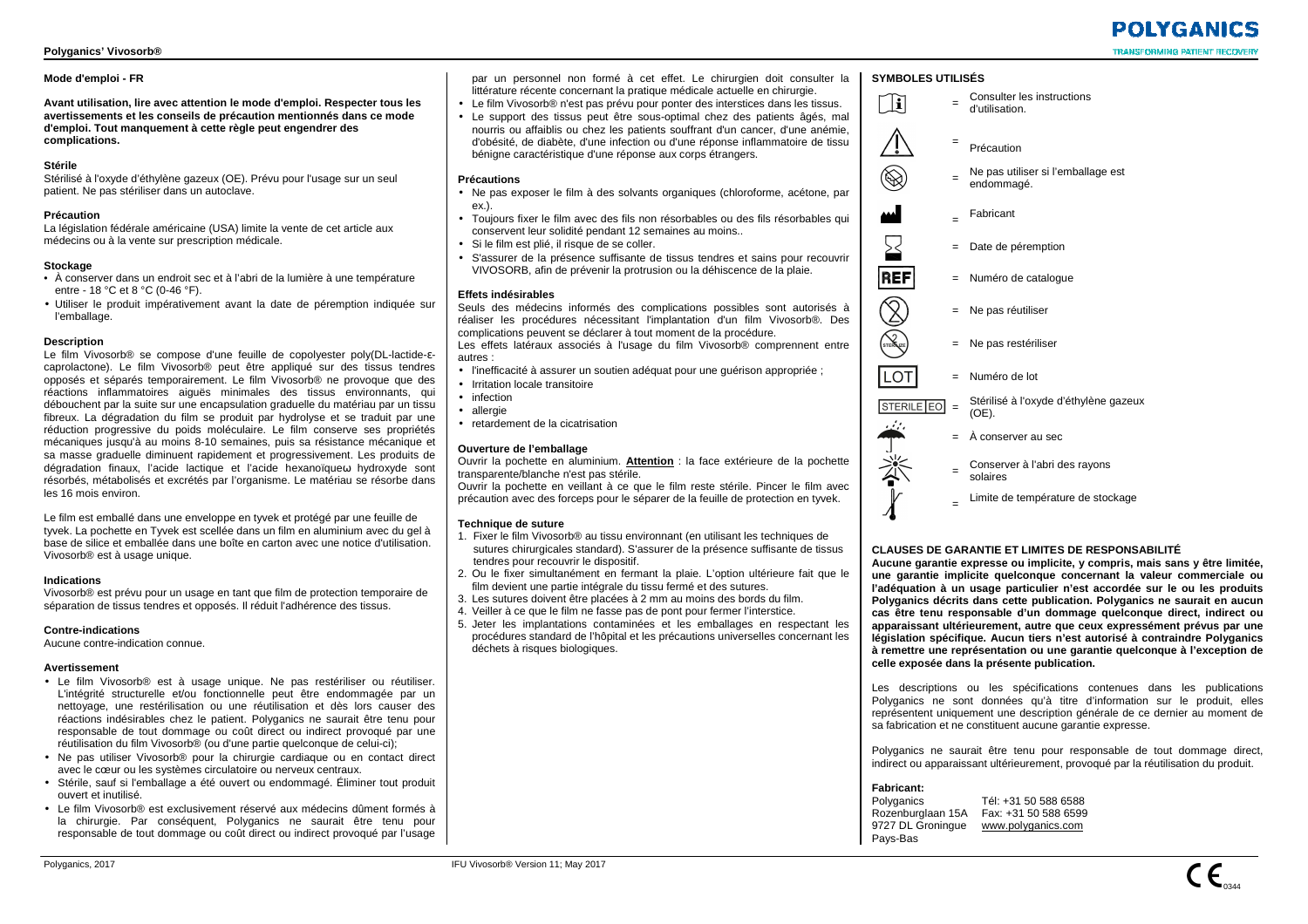## **Instruções de utilização - PT**

**Leia atentamente todas as instruções antes da utilização. Tenha em atenção todos os avisos e precauções indicados nestas instruções. Não o fazer poderá resultar em complicações** 

## **Esterilizado**

 Esterilizado com gás de óxido de etileno. Apenas para utilização única. Não recorrer à autoclavagem.

## **Atenção**

 A legislação federal (EUA) restringe a venda deste dispositivo por um médico ou por ordem deste.

## **Armazenamento**

- Conserve num local seco e protegido da luz a uma temperatura entre -18 °C e 8 °C (0-46°F).
- Utilize o dispositivo antes de atingir a data de validade indicada na embalagem.

## **Descrição**

 A membrana Vivosorb® é composta por uma membrana em co-poliéster bioabsorvível poli (DL-ácido lático-ε-caprolactona). A membrana Vivosorb® pode ser aplicada para separar temporariamente tecidos moles opostos.

 A membrana Vivosorb® provoca uma reação inflamatória aguda no tecido circundante, seguida de encapsulação gradual do material pelo tecido fibroso. A degradação da membrana ocorre por hidrólise que conduz a uma redução gradual do peso molecular. A membrana mantém as suas propriedades mecânicas iniciais até 8-10 semanas, sendo que, após esse período, podem ocorrer perdas rápidas de resistência mecânica e de massa. Os produtos de degradação final, o ácido láctico o ácido ω-hidroxi hexanóico, são reabsorvidos, metabolizados e eliminados pelo organismo. Vivosorb é reabsorvido em aproximadamente 16 meses.

O tamanho e a espessura da Vivosorb® são indicados no rótulo. Esta é embalada numa saqueta de Tyvek protegida por uma película de Tyvek. A bolsa Tyvek é selada numa bolsa de alumínio que inclui gel de sílica e, depois, embalada numa caixa de cartão com instruções de utilização. A Vivosorb® está indicada para utilização única.

## **Indicações**

 Vivosorb® está indicado para utilização como camada protetora temporária para separar tecidos moles opostos, minimizando assim a ligação dos tecidos.

## **Contraindicações**

Não existem contraindicações conhecidas.

## **Advertências**

- A membrana Vivosorb® está indicada para utilização única. Não reestelizar ou reutilizar. A integridade e/ou função estrutural podem ser deterioradas pela limpeza, reesterilização ou reutilização, o que pode causar reações adversas no paciente. Assim, a Polyganics não será responsável por qualquer dano ou despesa direta ou indireta resultante da reutilização da membrana (ou parte dela) Vivosorb®.
- Vivosorb não deve ser usado em cirurgias cardíacas nem em contacto direto com o coração, o sistema circulatório central ou o sistema nervoso central
- A esterilidade perde-se se a embalagem estiver aberta ou danificada. Evite utilizar esses dispositivos abertos e não utilizados;
- A membrana Vivosorb® só deverá ser utilizado por médicos com a devida formação em cirurgia. Assim, a Polyganics não se responsabiliza por

quaisquer danos diretos ou indiretos nem por despesas que resultem da utilização por pessoal não qualificado. O médico deve consultar literatura recente sobre a prática médica atual em cirurgia.

- A membrana Vivosorb® não deve ser utilizada para preencher os espaços nos tecidos.
- O suporte de tecido poderá não ser o ideal em pacientes idosos, malnutridos ou debilitados ou em pacientes que sofram de doença oncológica, anemia, obesidade, diabetes, infeções ou outras condições que possam atrasar a cicatrização de incisões, incisões infetadas ou ligeira resposta inflamatória dos tecidos característica da reação do corpo a objetos estranhos.

## **Precauções**

- Não exponha a membrana a solventes orgânicos (por ex. clorofórmio, acetona);
- Fixar sempre a membrana com suturas não absorvíveis ou suturas absorvíveis que mantenham a sua força até 12 semanas
- Preguear ou dobrar pode fazer com que a membrana adira a si própria.
- Certifique-se de que existe tecido mole suficiente para cobrir o VIVOSORB de forma a evitar protuberâncias ou deiscência da sutura.

## **Efeitos Adversos**

 Os procedimentos que requerem o implante da membrana Vivosorb® não devem ser realizados por médicos que não estejam familiarizados com as possíveis complicações. As complicações podem ocorrer em qualquer altura durante o procedimento.

 Os efeitos adversos associados à utilização da membrana Vivosorb® podem incluir, entre outros:

- Não proporcionar o reforço curativo apropriado;
- Irritação local transitória;
- Infeção;
- Alergia;
- Atraso na cicatrização da ferida.

## **Abertura da embalagem**

 Abrir a bolsa de alumínio. **Atenção**: a parte exterior da bolsa branca/transparente não é estéril.

 A saqueta é aberta de forma ao aparelho permanecer estéril. Puxar suavemente a membrana com a pinça, retirando-a da película de proteção de Tyvek.

## **Técnica de Sutura**

- 1. Fixe Vivosorb® ao tecido envolvente (usando técnicas de sutura
- convencionais). Certifique-se de que existe tecido mole suficiente para cobrir o dispositivo.
- 2. Ou fixar ao mesmo tempo que fecha a ferida. A última opção torna a membrana uma parte integral do tecido fechado e das suturas.
- 3. As suturas devem estar, no mínimo, a 2mm das extremidades da membrana.
- 4. Deve certificar-se de que a membrana não irá servir para preencher o espaço.
- 5. Elimine os materiais de implantação e embalagens contaminados seguindo os procedimentos standard do hospital e as precauções universais para resíduos perigosos.

## **SÍMBOLOS USADOS**

Consulte as instruções de<br>utilização.



ה<br>ה

 $\bigotimes$ 

 $\sum$ **REF** 

> $\widehat{\mathbb{Z}}$ **STERNZE**

 $\overline{LOT}$ 

- 
- = Não utilizar se a embalagem<br>estiver aberta ou danificada
- = Fabricante

= Atenção

- Data de validade
- = Número de catálogo
	- = Não reutilizar
	- = Não reesterilizar
	- = Número de lote
- $=$  Esterilizado com gás de óxido  $=$  de etileno STERILE EO



- 
- Manter seco
- -

Manter afastado da luz solar

Limite de temperatura de<br>armazenamento

## **GARANTIA E RECOMENDAÇÕES**

- Não existe uma garantia expressa ou implícita, incluindo mas não só, qualquer garantia implícita de comercialidade ou adequação para um fim determinado no(s) produto(s) Polyganics descrito(s) nesta publicação.
- Sob nenhuma condição a Polyganics será responsável por quaisquer danos diretos, acidentais ou indiretos além da responsabilidade expressamente exigida por legislação específica.
- Ninguém tem autoridade para vincular a Polyganics a qualquer direito ou garantia, exceto se aqui expressamente especificado.
- Descrições e especificações impressas pela Polyganics, incluindo esta publicação, destinam-se apenas a fornecer uma descrição geral do produto aquando do fabrico e não constituem quaisquer garantias expressas.
- A Polyganics não se responsabiliza por quaisquer danos diretos ou indiretos nem por despesas que resultem da utilização por pessoal não qualificado.

## **FABRICANTE**

Polyganics Tel.+31 50 588 6588 Rozenburglaan 15A Fax+31 50 588 6599 9727 DL Groningen www.polyganics.com Holanda



**POIYGANICS** 

**TRANSFORMING PATIENT RECOVE**